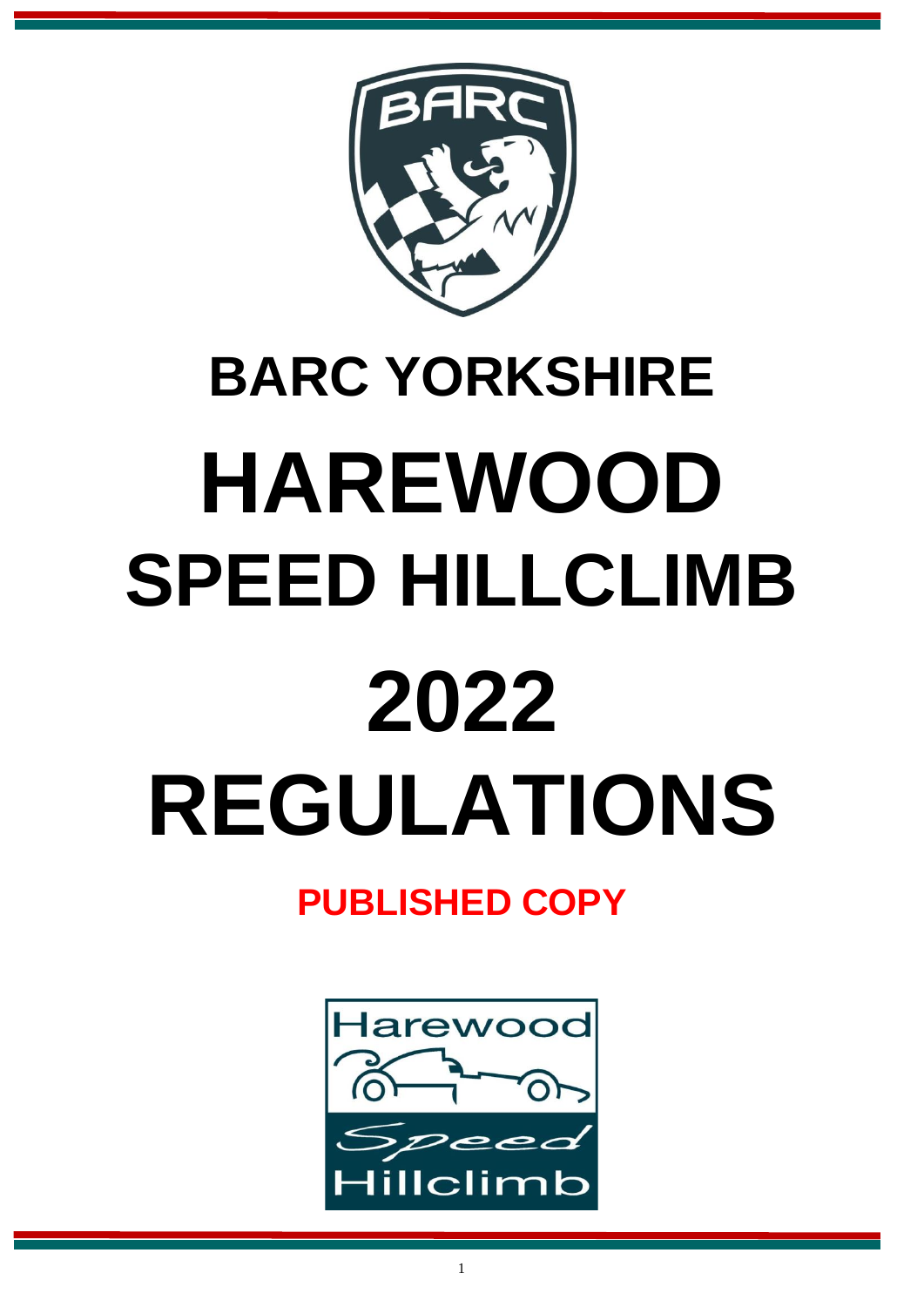# **HAREWOOD SPEED HILLCLIMB SUPPLEMENTARY REGULATIONS 2022 SEASON**

*To be read in conjunction with the General Regulations of Motorsport UK which are published in the current Motorsport UK Yearbook together with the Supplementary Regulations (SR's) published for each event at Harewood.*

The Schedules 1,2, 3 and 4 are part of these Supplementary Regulations and are referred to therein.

#### **TITLE OF EVENT - As Schedule 1**

#### **SUPPLEMENTARY REGULATIONS**

1 BARC (Yorkshire) will organise Speed Hillclimbs at Harewood Avenue, Harewood, Leeds. The status and the dates are shown in Schedule 1.

2 The Meetings will be held under the General Regulations of Motorsport UK (incorporating the provisions of the International Sporting Code of the FIA), these Supplementary Regulations and any official instructions that BARC (Yorkshire) may issue in writing for the events.

2.1 BARC (Yorkshire) reserves the right to make alterationsto these Supplementary Regulations as HM Government and Motorsport UK Guidance on COVID-19 may be subject to change during the year.

3 Motorsport UK Permit Numbers will be published in the Final Instructions for the respective events.

4 The events are open to all registered members of clubs and licence holders as set out in Schedule 1.

5 These events will also be open to overseas competitors holding a National or International licence and having appropriate authorisation from their own ASN. For Interclub status events, the competitor must be a member of, or join, the organising club or one of the invited clubs*.*

6 All Drivers and Entrant/drivers must present all necessary documentation ie: their valid competition licence, club membership card and/or their championship registration card, for checking when signing-on. Entrants licences will be inspected. Competitors may be required to complete a Scrutineering technical declaration as part of their signing-on.

7 The events are rounds of the Championships as set out in Schedule 1.

8 The programme of the Meetings will be as published in the Final Instructions.

9 The length of the course is 1448.25 metres, it rises 76 metres, varies between 3.65 and 5.5 metres in width, and consists of 7 right hand and 4 left hand corners.

10 The events will consist of Classes as set out in Schedule 2. Additional Classes for period defined vehicles, individual "Marque" or models may be added.

At the following meetings additional classes are as follows (subject to a minimum entry of two in each class):

| 10 April 2022        |                                                |
|----------------------|------------------------------------------------|
| Class 15             | MG Cars (Classes A, B & C)                     |
| 7 May 2022           |                                                |
| Class 10             | Ferrari Cars                                   |
| 5 June 2022          |                                                |
| Class 12             | Paul Matty Championship (Classes A & B)        |
| Class 13             | Morgan Sports Car Club                         |
| Class 18             | <b>Austin Healey Cars</b>                      |
| Class 29             | Bentley Drivers Club (Classes A & B)           |
| Class 33             | Aston Martin Owners Club Speed Series          |
| Class 38             | <b>Classic Marques Speed Challenge</b>         |
| Class 39             | Jaguar Drivers Club                            |
| Class 41             | <b>Historic Sports Cars</b>                    |
| 2 July 2022          |                                                |
| Class 14             | Porsche Cars                                   |
| <b>6 August 2022</b> |                                                |
| Class 22             | Alfa Romeo Cars                                |
| Class 23             | Lotus Seven Club (Classes A, B, C, D, E, F, G) |
| Class 24             | Bugatti Owners Club (Classes A & B)            |
| Class 30             | <b>DEWS Club</b>                               |
| <b>7 August 2022</b> |                                                |
| Class 22             | Alfa Romeo Cars                                |
| Class 23             | Lotus Seven Club (Classes A, B, C, D, E, F, G) |
| Class 24             | Bugatti Owners Club (Classes A & B)            |
| Class 30             | <b>DEWS Club</b>                               |

See our On-Line entry system **[www.harewoodhill.com](http://www.harewoodhill.com/)**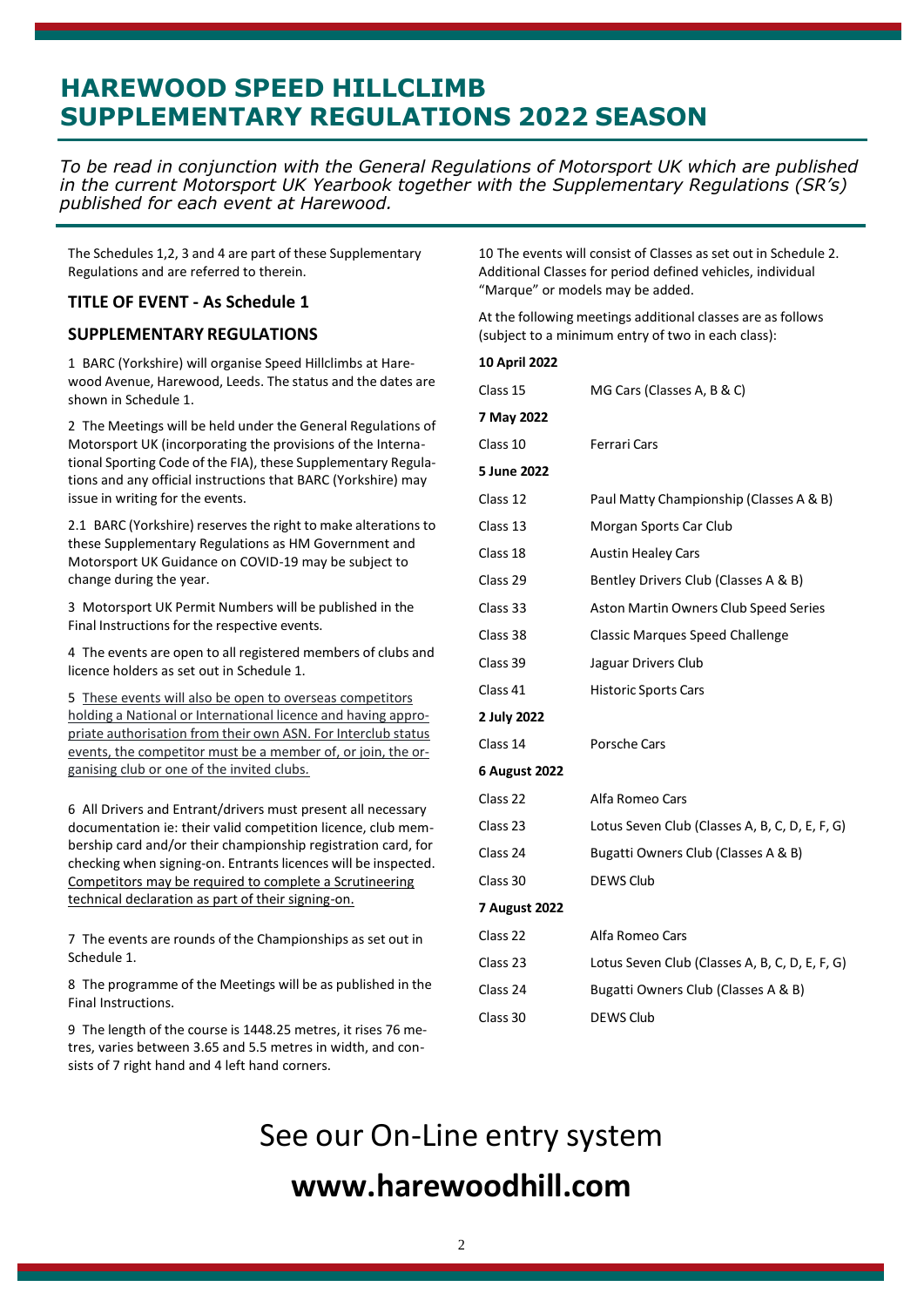#### **28 August 2022**

| Class 16 | TR Register Cars |  |
|----------|------------------|--|
|          |                  |  |

Class 38 Classic Marques Speed Challenge

#### **17 September 2022**

| Class 15 | MG Cars (Classes A, B & C)      |
|----------|---------------------------------|
| Class 16 | <b>TR Register Cars</b>         |
| Class 19 | Austin 7 Cars (Classes A & B)   |
| Class 32 | Club Alpine Renault             |
| Class 34 | 500 Owners Club (Classes A & B) |

Class 39 Jaguar Drivers Club

#### **18 September 2022**

| Class 15 | MG Cars (Classes A, B & C)      |
|----------|---------------------------------|
| Class 16 | <b>TR Register Cars</b>         |
| Class 19 | Austin 7 Cars (Classes A & B)   |
| Class 32 | Club Alpine Renault             |
| Class 34 | 500 Owners Club (Classes A & B) |
| Class 39 | Jaguar Drivers Club             |
|          |                                 |

11 All vehicles must comply with Motorsport UK Technical Regulations.

12 Vehicles will be divided into classes and categories as laid down in Schedule 2 and these SR's. Note: Some of these classes impose conditions of eligibility additional to the basic Motorsport UK Technical Regulations.

12.1 Once a competitor has entered a specific class, this will not be changed unless the car is found to be ineligible for that class.

12.2 Where in any class the number of entries is less than 2 then the organisers reserve the right to amalgamate the class. If it is not appropriate to amalgamate and a class is run with less than 2 entries, an award will not be presented.

13 Awards will be presented at the prize giving ceremony at the end of each meeting as follows: Fastest Time of the Day Awards : Fastest Time of the Day a Souvenir Award, Second Fastest Time of the Day a Souvenir Award and Third Fastest Time of the Day a Souvenir Award

13.1 Class Awards : A first-in-class award will be presented when there are two or more entries in the class, a second-inclass award where there are six or more entries in the class, a third-in-class award where there are ten or more entries in the class, and a fourth-in-class award where there are sixteen or more entries in the class.

13.2 The number of entries in a class for award purposes will be the number signed on in the class.

13.3 It is the intention to offer competitors at least three timed runs. If due to unforeseen delays it appears to the organisers that the published programme cannot be completed by approx. 18.00 hours a revised programme will be announced.

13.4 No competitor may win more than one meeting award with one car. Competitors who win one of the FTD awards will receive this in place of their Class awards and the remaining

competitors in that class will receive the awards which are appropriate to their actual placing in the class.

13.5 If the award winner is unable to collect their award someone may be nominated to collect it on their behalf. Awards will not be posted, or held for collection at a later date.

14 The maximum entry for each meeting is as shown in Schedule 4.

14.1 The minimum for each meeting is 80, and the minimum for each class is 2.

14.2 Should any of the minimum figures not be reached, BARC (Yorkshire) reservesthe right to amalgamate classes or cancel the event.

14.3 Entries will be accepted in the order of receipt

15 Entries will open, for each event, on the dates stated in Schedule 4 and close finally, for each event, on the dates stated in Schedule 4 or when the maximum entry plus reserves is reached if earlier.

15.1 All entries must be completed electronically via the On-Line entry system which can be found at [www.harewoodhill.com/events](http://www.harewoodhill.com/events)

15.2 Provisional entry lists will be posted on the website at appropriate times.

15.3 The Entries Secretary is Mrs Jackie Wilson, please email: [entries@harewoodhill.com w](mailto:entries@harewoodhill.com)ith any entry enquiries.

15.4 Discount/closing dates, entry fees and refunds are as stated in Schedule 4. A discount is offered to early entrants.

15.5 Entry fees will be refunded as per Schedule 4.

15.6 Entries will not be accepted after the closing date.

15.7 Reserves will be notified as places become available but at the latest by 8.00pm on the Wednesday preceding the event if they have been accepted/not accepted.

15.8 Maximum number of two drivers permitted per car, separate entries must be submitted for each driver and the shared car signified by filling in the appropriate section in the online entry system.

16 Officials:

| Steward(s) of the Meeting | as Final Instructions   |
|---------------------------|-------------------------|
| Clerk of the Course       | as Final Instructions   |
| Secretary of the Meeting  | Mrs L Geen              |
| <b>Chief Scrutineer</b>   | as Final Instructions   |
| <b>Chief Timekeeper</b>   | D Clay (Speed National) |
| Safeguarding Officer      | as Final Instructions   |

17 Provisional Results will be issued, in the Paddock Office or online, as soon as possible following the end of the event.

17.1 Full Results, for each event, will be displayed on our website: [www.harewoodhill.com](http://www.harewoodhill.com/)

18 Any protests must be lodged in accordance with Judicial Procedures in the current edition of the Motorsport UK Yearbook.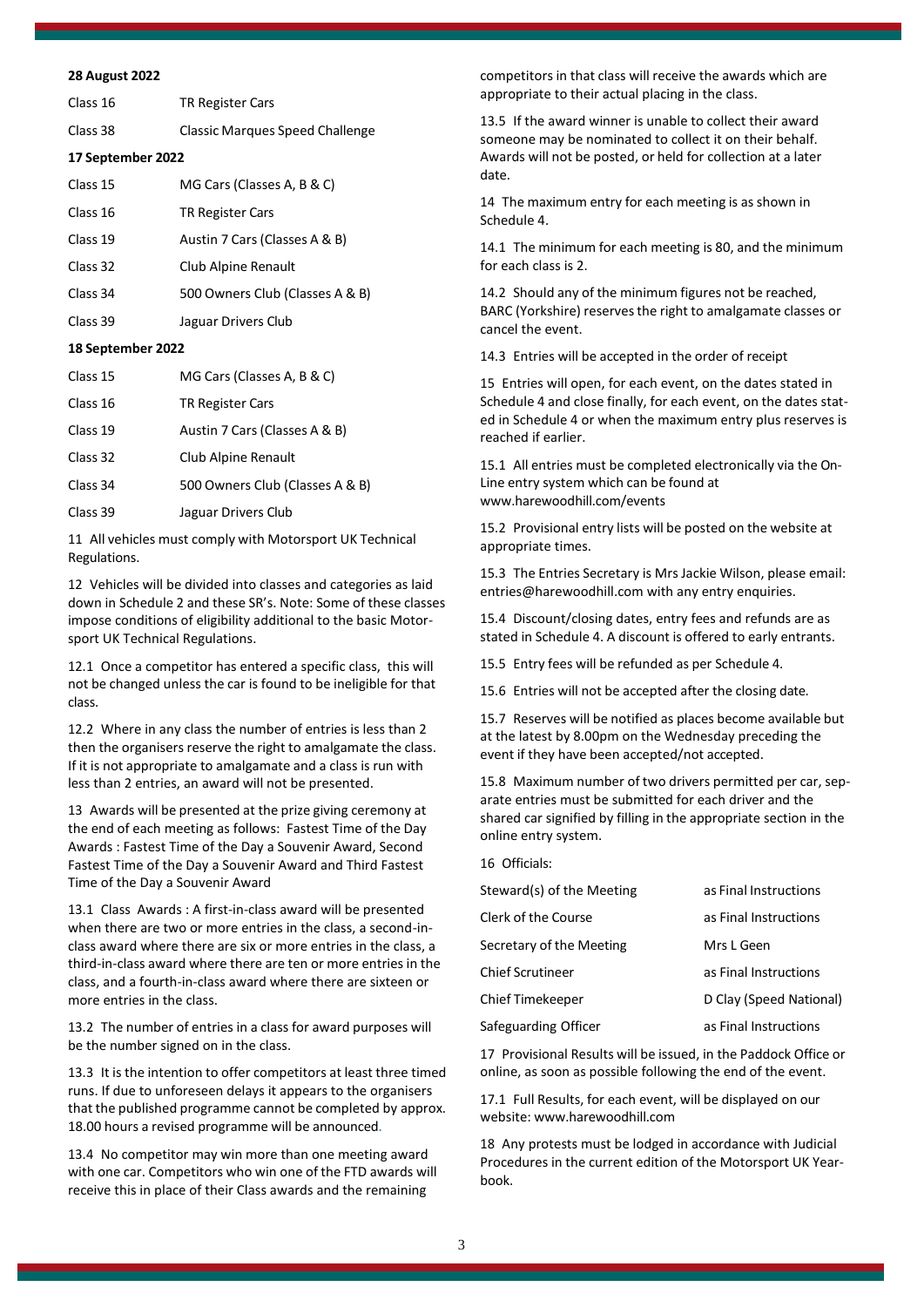19 The starting order will be determined by Class Order.

19.1 Cars will start singly.

19.2 The starting signal will be a green light. Method of timing is electronic (Class E)

19.3 The finish line will be indicated by a line across the road.

19.4 It is strictly forbidden to make practice starts or indulge in excessive weaving on the road between the paddock and the start line. Failure to comply may result in disqualification.

19.5 The start area is a designated part of the course and all persons under 16 years of age are prohibited from this area.

19.6 A driver is under starters orders as soon as he/she is called forward to the Start Line by the Start Marshal. Any driver who is not ready to proceed within two minutes after being called forward may forfeit the run.

19.7 No Tyre Warming or Spinning of Wheels is allowed going to or before the Start Line. Any driver ignoring this regulation will, in the first instance, forfeit that run and be directed back to the paddock. A repeat offence at the same meeting will result in disqualification from the meeting. The Chief Start Marshal will be a Judge of Fact for this regulation.

19.8 Motorsport UK Regulation S9.5.3 requires that a car must have all four wheels on the track when crossing the finish line for its time to be allowed. For the purpose of this rule, a yellow line is painted along the left hand side of the track at the finish line, and this yellow line will be considered to be the edge of the track. Any competitor who crosses the finish line with the full width of one or more of the vehicles wheels and the tyre fully outside this line will be given a failed run. The Observer at Quarry Corner will be a Judge of Fact to observe this regulation.

19.9 Timed runs taken outside the specified batches may not be counted for the results of the meeting. The only exception is if a re-run is ordered for any reason.

20 Competitors will have the opportunity of taking at least two practice runs. Competitors are also permitted to walk the course prior to commencement of practice, they must be clear of the course by 08.30.

20.1 Practice will be taken in class order.

20.2 Competitors who do not present themselves in time for practice may forfeit that run.

21 Competitors will be identified by Competition Numbers, these numbers will be available to purchase in black or white from the Paddock Office.

21.1 When two drivers compete in the same car the No. 2 driver will be identified by a number 7, 8 or a number 9 before the No. 1 driver's Competition Number.

21.2 The extra number MUST be covered when the No. 1 driver is competing.

21.3 It will be the responsibility of drivers sharing a car to see that their car is ready, carrying the correct identification, to comply with these instructions.

21.4 Normally the No 1 drivers will run in their own class batch and the No 2 drivers will run in the prior batch.

21.5 The exception to this rule will be in the first batches of each run sequence where the No 2 drivers will run in the first feasible following batch.

22 Marking and Penalties will be as printed in the appropriate section of the Motorsport UK General Regulations.

23 All other General Regulations of Motorsport UK apply as written except where modified in these Regulations.

24 If any change is made to a car or it has been involved in an accident, after it has been passed by the Scrutineers, it must be submitted for re-scrutiny before being taken onto the course again.

25 Approved crash helmets and flame resistant overalls will be worn by all competitors at all times when driving on the course.

25.1 Competitors are required to wear flame resistant gloves at all times when driving on the course, with the exception of Road Cars where their use is recommended.

26 At the discretion of the Clerk of the Course, cars may be called for a check by the Scrutineers at any time during, or at the conclusion of the meeting.

27 The Paddock is a non competitive area and cars must be conducted at a walking pace when entering and moving about the paddock. Failure to comply may result in disqualification.

28 It is in competitors best interests to ensure any recovery after an incident is made safely and quickly. Towing point(s) of adequate strength and size are mandatory. They must be clearly identified and suitably marked using a contrasting colour and be accessible to the front and rear of the vehicle.

29 During the course of the event, including practice, competitors must notify the Clerk of Course if they wish to take their competition car out of the paddock. On their return they will be liable to re-scrutineering before they can continue the competition. Competition numbers must be completely covered or removed at all times whilst driving on the public highway.

30 GDPR—Competitors' data will be processed solely for the purposes of running events and will be handled by the organiser's in accordance with BARC's Privacy Policy which can be found at[: www.barc.net/privacy](http://www.barc.net/privacy)

# See our On-Line entry system **[www.harewoodhill.com](http://www.harewoodhill.com/)**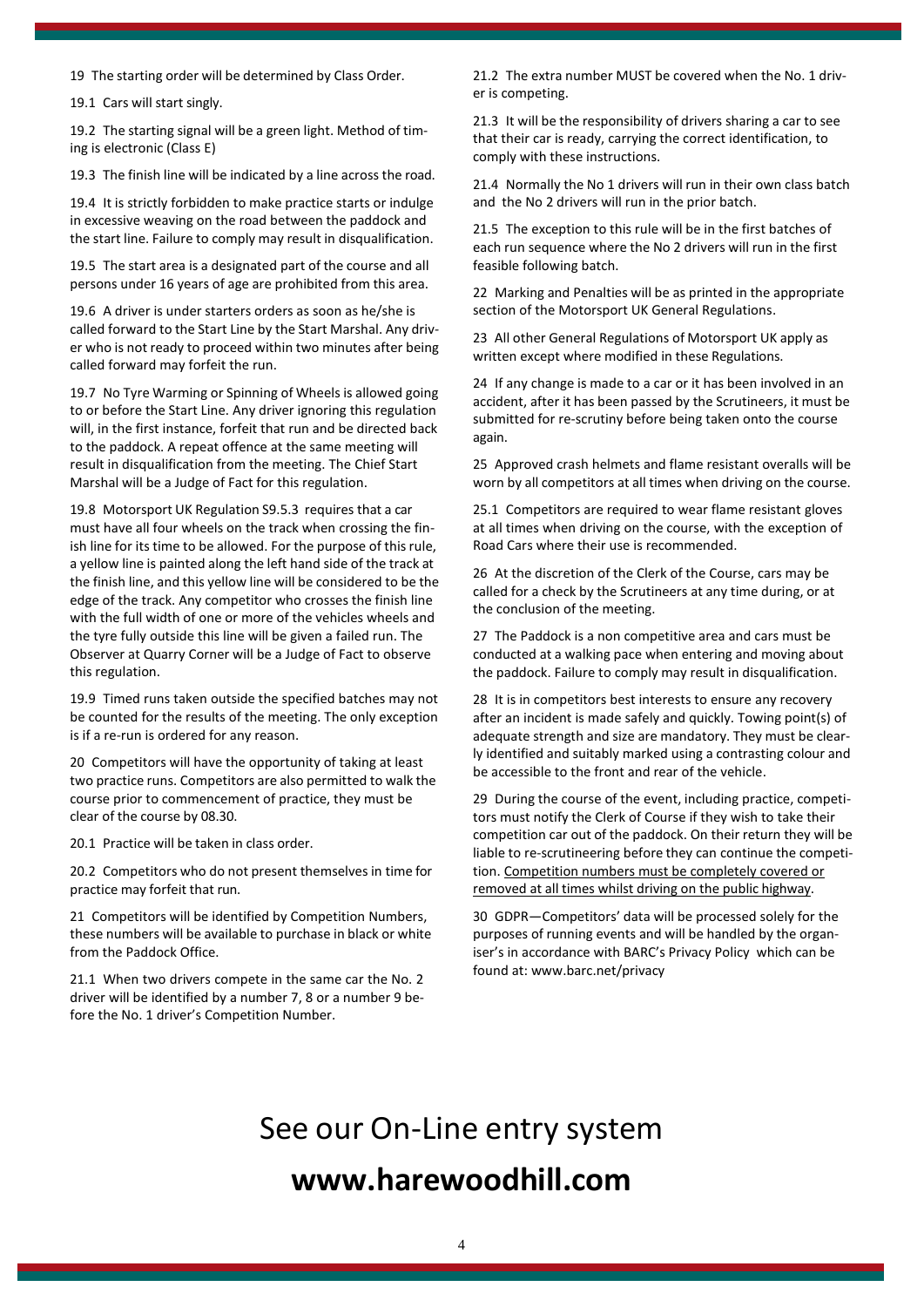# **BARC HAREWOOD SPEED HILLCLIMB CHAMPIONSHIP SUPPLEMENTARY REGULATIONS 2022**

#### **1 SPORTING REGULATIONS - GENERAL**

#### **1.1 Title and Jurisdiction**

The BARC Harewood Speed Hillclimb Championship is organised and administered by BARC (Yorkshire) in accordance with the General Regulations of Motorsport UK (incorporating the provisions of the International Sporting Code of the FIA) and these Championship Regulations.

Motorsport UK Championship Permit No: CH2022/S017(C) Status: Interclub Motorsport UK Championship Grade C

#### **1.2 Officials**

Coordinator - Chris Seaman, 193 London Road, Sheffield, S2 4LJ Tel: 07976 967733 Email: [compsec@harewoodhill.com](mailto:compsec@harewoodhill.com)

Eligibility Scrutineer - PS Bruce

Championship Stewards - JM English, JR Hardcastle and D Lee.

#### **1.3 Competitor Eligibility**

1.3.1 Entrants must be fully paid up valid membership card holding members of BARC (Yorkshire) and be in possession of a current Motorsport UK Entrants Licence.

1.3.2 Drivers and Entrant/Drivers must be fully paid up valid membership card holding members of BARC (Yorkshire) and be in possession of a current Competition (Interclub) Licence, as a minimum. A competitor shall not take time off school to participate in motor sport without the prior written approval of their school. If participation in the Championship requires absence from school, Drivers in full time education are required to have the approval of their head teacher and a letter stating such approval from his/her school in order to fulfil registration for the Championship.

1.3.3 All necessary documentation must be presented for checking at all rounds when signing-on.

#### **1.4 Registration**

1.4.1 All Driver/Entrants who are membership card holding members of BARC (Yorkshire) will be automatically entered into the BARC Harewood Speed Hillclimb Championship. Entry is free.

1.4.2 No markings will be made retrospectively.

1.4.3 To be eligible for marking all cars must display Championship Decals, where supplied, on both sides of the car clearly visible from the side profile of the car. Failure to display these decals throughout a qualifying event will result in no marks being credited for that event.

1.4.4 All Driver/Entrants must enter the events as a BARC (Yorkshire) member.

#### **1.5 Championship Rounds**

The Championship is based on the Harewood Speed Hillclimb Meetings to be held on:

Saturday 7 May 2022 Sunday 5 June 2022 Saturday 2 July 2022 Saturday 6 August 2022 Sunday 7 August 2022 Sunday 28 August 2022 Saturday 17 September 2022 Sunday 18 September 2022

Should any of the above events be postponed, the replacement event will be included as a championship round.

#### **1.6 Scoring**

1.6.1 For marking purposes cars will be divided into classes 1A to 6C inclusive as shown in Schedule 2.

1.6.2 Marking will be within classes on a Bogey Time improvement basis. Where possible the 2022 Bogey Times will be the current class record standing at the commencement of each meeting with 20 seconds added. Exceptions to this may be where technical regulations within a class/category have changed and/or the introduction of new classes/categories and/or a change in vehicles eligible for a class/category, in any of these cases the organisers reserve the right to base the Bogey Time on a calculated "Target Time" with 20 seconds added.

1.6.3 Championship marks will be gained at the rate of .01 mark for each .01 of a second by which a driver beats the Bogey Time for his/her class.

1.6.4 Any competitor who does not beat the Bogey Time will gain no marks for that meeting. A maximum of 21 marks can be gained at any meeting.

1.6.5 Marks gained in six of the nine rounds will be counted for the Championship results. Should less than nine rounds be run, the counting rounds will be as follows: 6 from 8, 5 from 7, 5 from 6, 4 from 5, 4 from 4. If less than four rounds are run, BARC (Yorkshire) reserves the right to cancel the Championship.

1.6.6 Championship marks will only be credited where an equal number of timed runs have been offered to all competitors.

1.6.7 Only one marking per meeting can count. Where a competitor has entered more than one car at a meeting the car that is to be credited with Championship marks, must be nominated to the Secretary of the Meeting before the start of the class timed runs.

1.6.8 In the event of a tie in the final marking this will be decided in the favour of the competitor who has gained the marks in the fewest number of rounds including discarded rounds. If the tie still remains it will be decided in the favour of the competitor who scores the most marks in the final round.

1.6.9 Any appeal against marks scored must be made in accordance with judicial procedures in the current edition of the Motorsport UK Yearbook.

Sunday 10 April 2022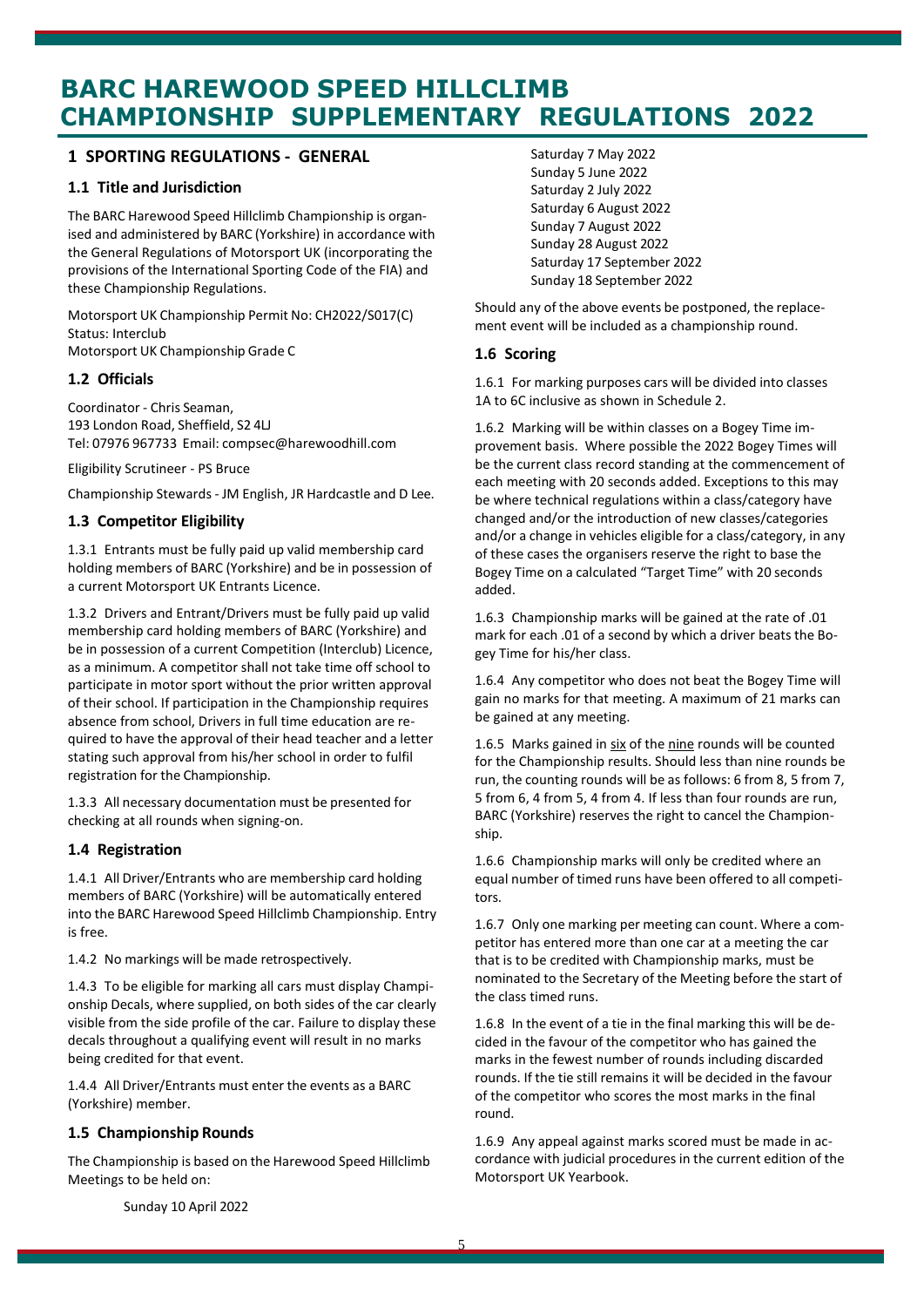1.6.10 Marking records will be maintained by the Championship coordinator. Marks scored for each meeting will be published on the website.

#### **1.7 Awards**

The awards for the Championship will be:-

- 1st The Glenn Garnett Trophy (to be held for 11 months) Souvenir Award & 6 free competition entries
- 2nd Souvenir Award & 4 free competition entries
- 3rd Souvenir Award & 2 free competition entries
- 4th Souvenir Award
- 5th Souvenir Award
- 6th Souvenir Award
- 7th Souvenir Award
- 8th Souvenir Award
- 9th Souvenir Award
- 10th Souvenir Award

# **2 SPORTING REGULATIONS - JUDICIAL PROCEDURES**

#### **2.1 Rounds**

In accordance with Section C of the current Motorsport UK Yearbook and the 2022 BARC Harewood Speed Hillclimb Championship Regulations.

#### **2.2 Championship**

In accordance with **Section C of** the current Motorsport UK Yearbook and the 2022 BARC Harewood Speed Hillclimb Championship Regulations.

#### **3 SPECIFIC CHAMPIONSHIP REGULATIONS**

3.1. By registering for the Championship all competitors and their associates commit to positively promote and demonstrate the Motorsport UK's Respect Code which is appended to these regulations (Appendix 1).

3.1.1. Where any reports of disrespectful conduct are judged to be well founded the Championship organisers may issue warnings or require remedial actions and/or report the matter to the Championship Stewards who may impose appropriate penalties which can include loss of Championship points and/ or race bans through to Championship Expulsion and referral to Motorsport UK.

3.1.2. It is imperative that we promote the safety and wellbeing of young people and adults at risk. In addition to this all participants must be aware of their behaviour and conduct at all times and abusive language and harmful behaviour will not be tolerated. Any such incidents must be reported to the Championship Coordinator and/or Safeguarding Officer who will also relay the report Motorsport UK. Details of the Motorsport UK Policies and Guidelines are available at [www.motorsportuk.org/resource-centre b](http://www.motorsportuk.org/resource-centre)y selecting Policies and Guidelines.

#### **4 TECHNICAL REGULATIONS**

#### **4.1 Eligibility**

All competing cars must comply with the Motorsport UK Yearbook and the 2022 BARC Harewood Speed Hillclimb Regulations.

#### **4.2 Classes**

The classes are as defined in the 2022 BARC Harewood Speed Hillclimb Regulations.

#### **4.3 Safety**

All competing cars must comply with all the safety requirements detailed in the Motorsport UK Yearbook and the 2022 BARC Harewood Speed Hillclimb Regulations.

#### **5 ENVIRONMENTAL CONCERNS**

Motorsport UK are exceedingly concerned of the impact of single-use plastic tyre wrapping and with reusable alternatives available competitors are encouraged to reduce plastic usage in this regard. Use of these plastic wraps is to be eradicated by 2023.

#### **BARC HAREWOOD FTD AWARD SERIES**

#### **6 ELIGIBILITY**

All competitors in the BARC Harewood Speed Hillclimb Championship are automatically eligible to take part in a second competition known as the BARC Harewood FTD Award Series.

#### **7 SUPPLEMENTARY REGULATIONS**

#### **7.1 Regulations**

All the Supplementary Regulations for the BARC Harewood Speed Hillclimb Championship apply to this series with the exception of paragraphs 1.6.1-1.6.4 and 1.7 which are replaced as follows

#### **7.2 Scoring**

7.2.1 At each meeting marks will be awarded to the Championship competitors who have recorded the ten fastest times of the day in the timed runs.

7.2.2 Marks will be awarded on the scale 10, 9, 8, 7, 6, 5, 4, 3, 2 and 1 to the fastest competitor down to the 10th fastest competitor.

7.2.3 There will also be 1 bonus mark for any competitor(s) who break the course record standing at the commencement of the meeting.

#### **7.3 Awards**

7.3.1 The awards for the FTD Award Series will be:

- 1st The Wilson Trophy (to be held for 11 months) Souvenir Award & 4 free competition entries
- 2nd Souvenir Award
- 3rd Souvenir Award

7.3.2 These awards are in addition to the BARC Harewood Speed Hillclimb Championship awards.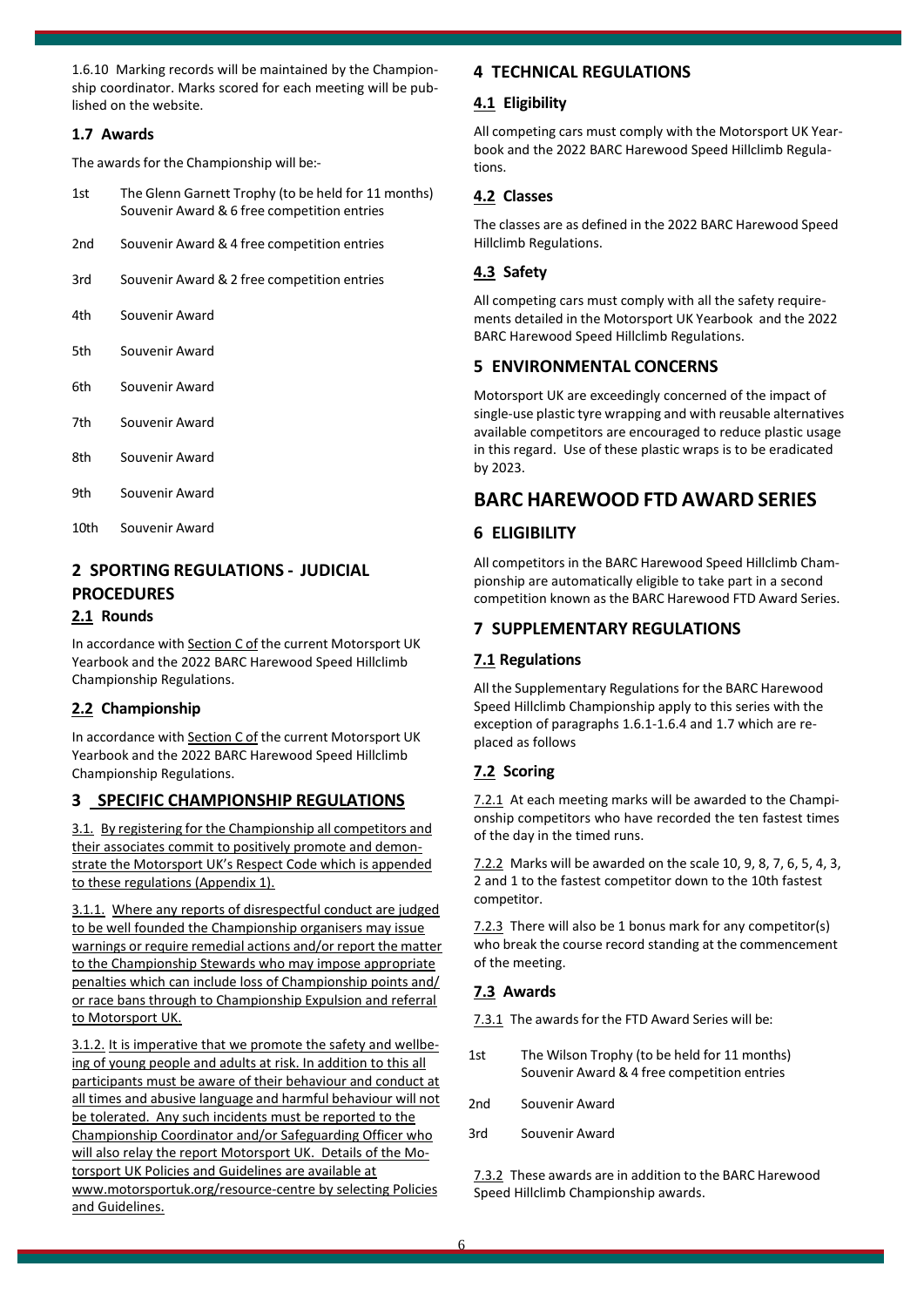**APPENDIX 1**



A socially-minded standard of behaviour is expected from everyone within the motorsport community.

IBy participating in a Motorsport UK event in any capacity you agree to follow the values of the Respect Code;

> Motors portuk.org/rracewithrespect *tt* RaceWitnRespect

# **The Values**

- Respect
- Integrity

• Self-Control

- Fair play
- Good Manners

I pledge to 1tRaceWithRespect and:

- Contribute to a welcomiling and friendly environment that ensures the safety and welfare of all participants.
- Always behave with integrity and upho'M fairness in the spmt; pllay my part in keeping the sport safe thrnug1h your actions
- Treat everyone with respect, reg1ardless of tiheir gender, ethnic or social background. lan911.1age, religious or other beliefs. disabiUty., sexual identity or other status
- Recognise that we all represent the sport and therefore lhiave a duty to be polite and respectful to all staff, officials, feUow competitors, volunteers, as wellLas fans and supporters
- Respect the rules, regulLatio lns and authority of the officials and Motmsport UK

Any breach of these obligations may iresult in discip1inary action.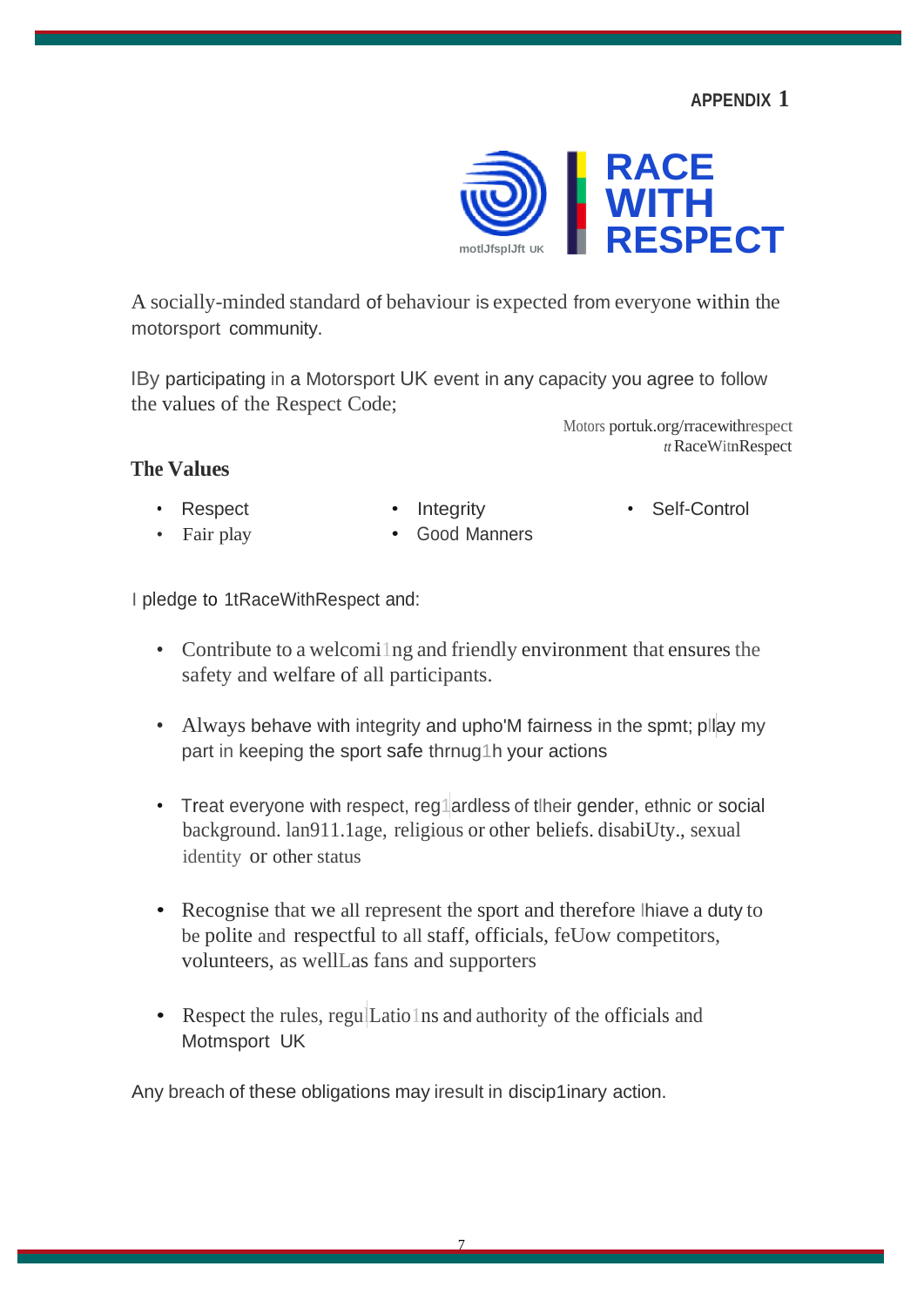# **HAREWOOD SPEED HILLCLIMB SCHEDULE 1—EVENTS**

#### **Spring National Hillclimb Sunday 10 April 2022**

#### Status: Interclub

Event open to: All registered members of the organising club, BARC, ANCC, Hagley & DLCC, MAC, MGCC, HSA, Nottingham SCC and competitors in the Midland Speed Championship.

The event is a round of the BARC Harewood Speed Hillclimb Championship, MGCC Luffield Speed Championship, Triple M/Pirelli HSA Speed Championship, Nottingham SCC Speed Championship and Midland Speed Championship.

#### **HarewoodOpen Hillclimb Saturday 7 May 2022**

#### Status: Interclub

Event open to: All registered members of the organising club (BARC Yorkshire) and Ferrari Owners Club.

The event is a round of the BARC Harewood Speed Hillclimb Championship and the Pirelli Ferrari Hillclimb Championship.

#### **May British Championship Hillclimb**

#### **Saturday 7 - Sunday 8 May 2022** Status: National/Interclub

(For the separate Supplementary Regulations see our website: www.harewoodhill.com)

#### **Classic & Vintage Hillclimb**

#### **Saturday 4 June 2022** Status: Interclub

(For the separate Supplementary Regulations see our website: www.harewoodhill.com)

#### **Jim Thomson Trophy Hillclimb Sunday 5 June 2022**

#### Status: Interclub

Event open to: All registered members of the organising club, BARC, ANCC, HSA, Hagley & DLCC, Paul Matty Sportscars, Morgan SCC, Austin Healey Club, Bentley Drivers Club, Aston Martin OC, Classic Marques Sports Car Club, Jaguar DC, Historic Sports Car Club, Liverpool Motor Club and Wigton MC.

The event is a round of the BARC Harewood Speed Hillclimb Championship, Paul Matty Sportscars Lotus Championship, Morgan Parc Ferme Speed Championship, Healey Sport Speed Championship, Aston Martin Speed Series, Classic Marques Speed Challenge, JDC 4 Hills Championship and Liverpool Motor Club Speed Championship.

#### **July Harewood Championship Hillclimb Saturday 2 July 2022**

#### Status: Interclub

Event open to: All registered members of the organising club, BARC, ANCC, HSA, Hagley & DLCC, Jersey MC & LCC, Nottingham SCC, Porsche Club GB and competitors in the BARC Connaught Speed Championship.

The event is a round of the BARC Harewood Speed Hillclimb Championship, Porsche Club Speed Championship and BARC Connaught Speed Championship.

#### **July British Championship Hillclimb**

#### **Sunday 3 July 2022** Status: National/Interclub

(For the separate Supplementary Regulations see our website: www.harewoodhill.com)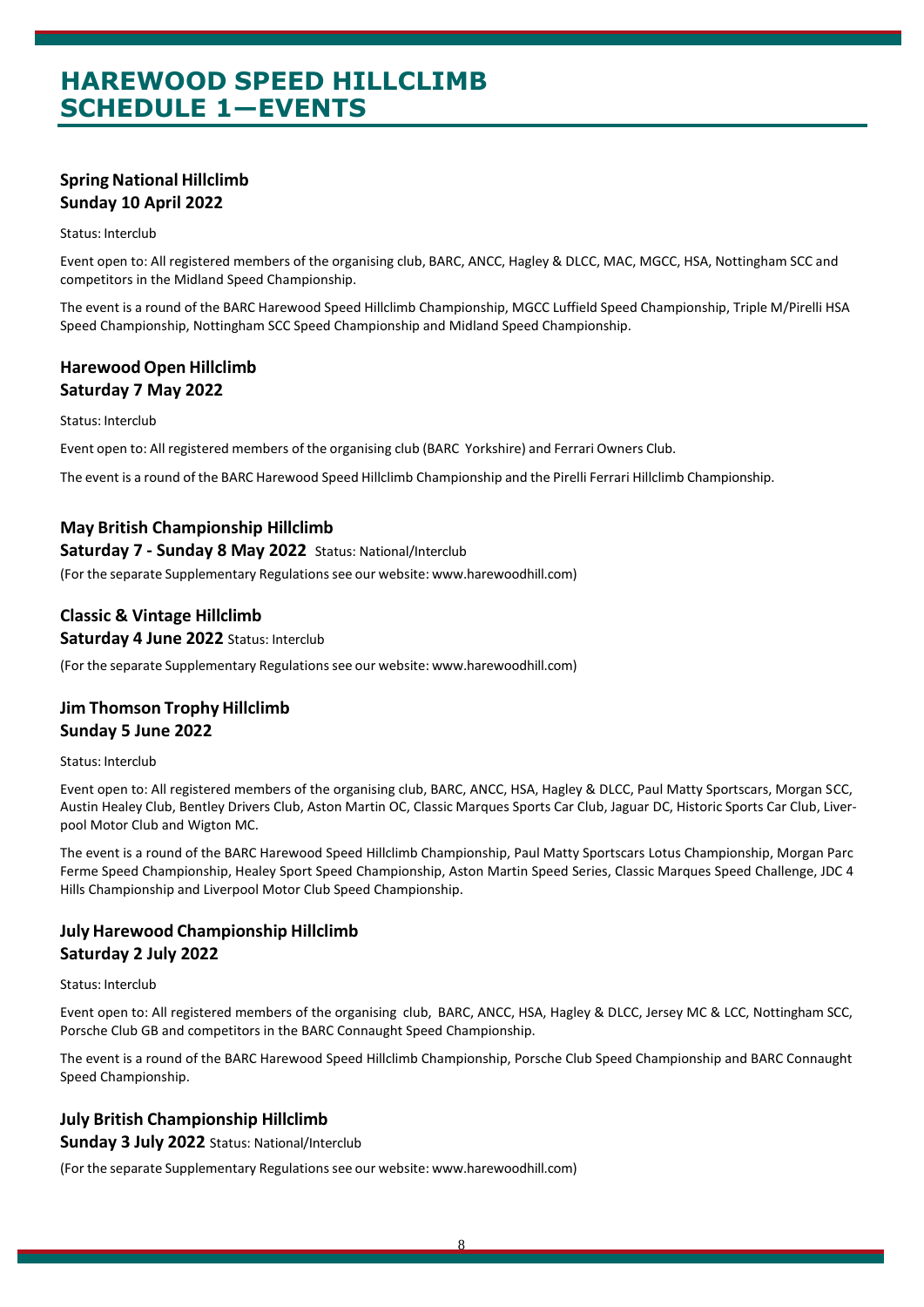## **Yorkshire Speed Hillclimb Saturday 6 August 2022**

#### Status: Interclub

Event open to: All registered members of the organising club, BARC, ANCC, HSA, MAC, Hagley & DLCC, Jersey MC & LCC, Alfa Romeo OC, Lothian CC, Lotus Seven Club, Bugatti OC, DEWS Club, Wigton MC and competitors in the Midland Speed Championship.

The event is a round of the BARC Harewood Speed Hillclimb Championship, Bugatti Owners' Club Fassi Classic Speed Championship, DEWS Speed Series and Midland Speed Championship.

## **Montague Burton Trophy Hillclimb Sunday 7 August 2022**

#### Status: Interclub

Event open to: All registered members of the organising club, BARC, ANCC, HSA, MAC, Hagley & DLCC, Jersey MC & LCC, Alfa Romeo OC, Lothian CC, Lotus Seven Club, Bugatti OC, DEWS Club, Wigton MC and competitors in the Midland Speed Championship.

The event is a round of the BARC Harewood Speed Hillclimb Championship, Northampton Motorsport Caterham & Lotus Seven Club Speed Championship, New Barn Land Rover RS Interclub Speed Championship, DEWS Speed Series and Midland Speed Championship.

#### **Summer Championship Hillclimb Sunday 28 August 2022**

#### Status: Interclub

Event is open to: All registered members of the organising club, BARC, ANCC, HSA, MAC, TR Register, Classic Marques Sports Car Club, Liverpool Motor Club, Longton & DMC and competitors in the HRCR Moran Motorhomes Speed Championship.

The event is a round of the BARC Harewood Speed Hillclimb Championship, Classic Marques Speed Challenge, Liverpool Motor Club Speed Championship, Longton's Northern Speed Championship and HRCR Moran Motorhomes Speed Championship.

#### **Greenwood Cup Hillclimb Saturday 17 September 2022**

#### Status: Interclub

Event open to: All registered members of the organising club, BARC, ANCC, HSA, Hagley & DLCC, Jersey MC & LCC, MGCC, TR Register, Austin 7 Club, Club Alpine Renault, 500 OC, Jaguar DC, Longton & DMC, Nottingham SCC, Wigton MC, Westfield SCC and competitors in the XBC Cross Border Speed Championship.

The event is a round of the BARC Harewood Speed Hillclimb Championship, MGCC Luffield Speed Championship, Bert Hadley Memorial Championship, Club Alpine Renault Championship, 500 Owners Club Championship, Longton's Northern Speed Championship, Westfield Sports Car Club Northampton Motorsport Speed Series and XBC Cross Border Speed Championship.

#### **Mike Wilson Memorial Hillclimb Sunday 18 September 2022**

#### Status: Interclub

Event open to: All registered members of the organising club, BARC, ANCC, HSA, Hagley & DLCC, Jersey MC & LCC, MGCC, TR Register, Austin 7 Club, Club Alpine Renault, 500 OC, Jaguar DC, Longton & DMC, Wigton MC, Westfield SCC and competitors in the XBC Cross Border Speed Championship.

The event is a round of the BARC Harewood Speed Hillclimb Championship, MGCC Luffield Speed Championship, Revington TR/TR Register Sprint & Hillclimb Championship, Club Alpine Renault Championship, Jaguar Drivers Club 4 Hills Championship, Longton's Northern Speed Championship, Westfield Sports Car Club Northampton Motorsport Speed Series and XBC Cross Border Speed Championship.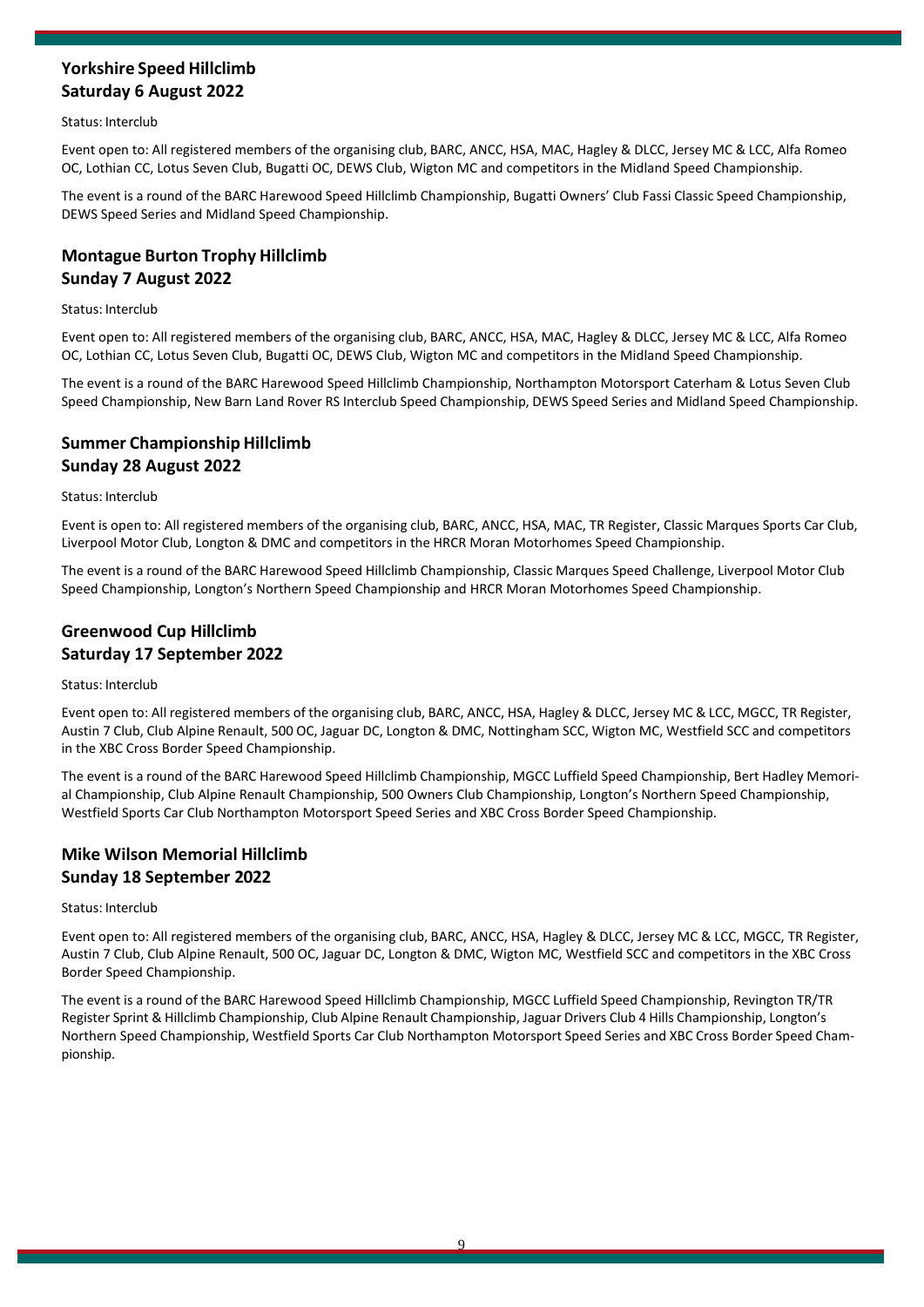# **HAREWOOD SPEED HILLCLIMB SCHEDULE 2—SPEED EVENT CLASSES 2022**

#### **Road Cars: (S12)**

- 1A: Road Cars-Series Production up to & including 1400cc
- 1B: Road Cars-Series Production over 1400cc up to & including 2000cc
- 1C: Road Cars-Series Production over 2000cc (2 wheel drive)
- 1D Road Cars-Series Production over 2000cc (4 wheel drive)
- 1F Road Cars-Series Production that are not eligible for classes 1A, 1B, 1C or 1D
- 2A: Road Cars-Specialist Production Kit, Replica & Spaceframed Cars up to & including 1700cc (car derived engines)
- 2B: Road Cars-Specialist Production Kit, Replica & Spaceframed Cars over 1700cc (car derived engines)
- 2D: Road Cars-Specialist Production with Motor Cycle derived engines and those cars not eligible for classes 2A, 2B or 2E
- 2E: Road Cars-Lotus Elise and other non-ferrous chassis construction cars up to & including 1800cc

#### **Modified Cars: (S13)**

- 3A: Modified Cars-Series Production up to & including 1400cc
- 3B: Modified Cars-Series Production over 1400cc up to & in cluding 2000cc
- 3C: Modified Cars-Series Production over 2000cc
- 3F: Modified Cars-Specialist Production Kit, Replica & Spaceframed Cars up to & including 1700cc
- 3G: Modified Cars-Specialist Production Kit, Replica & Spaceframed Cars over 1700cc

#### **Sports Libre Cars: (S14)**

- 4A: Sports Libre Cars up to & including 2000cc
- 4B: Sports Libre Cars over 2000cc

#### **Racing Cars: (S15)**

- 5A: Racing Cars up to & including 1100cc
- 5B: Formula Ford 1600 Racing Cars pre 1994
- 5C: Racing Cars over 1100cc up to & including 1600cc
- 5D: Racing Cars over 1600cc up to & including 2000cc
- 5E: Racing Cars over 2000cc

#### **Classic Cars**

- 6A: Sports & Saloon Cars manufactured up to 1972 inclusive.
- 6B: Sports Racing & Racing Cars manufactured up to 1971 in clusive
- 6C: Sports Racing & Racing Cars manufactured up to 1985 in clusive

#### **Definitions/Clarifications**

All vehicles must comply with the Motorsport UK Technical Regulations except as modified in these regulations, specific regulations for Sprint and Hillclimb vehicles as published in the current Motorsport UK Yearbook and any subsequent revisions issued by Motorsport UK.

#### **Road Cars - Series Production classes 1A to 1F**

Cars running in classes 1A to 1F inclusive must conform to the regulations for Road Cars-Series Production defined in the current Motorsport UK Technical Regulations.

Limited edition models produced in volumes of less than 1000 per annum will be eligible if they are based on a standard model that was produced in volumes of greater than 1000 per annum, and the differences between the car as presented at an event and the eligible standard car are permitted as modifications in these classes.

Cars must be taxed (no trade plates), insured, MOT'd where applicable . You must be able to produce proof of current Road Tax, Insurance and MOT certificate (where applicable) at Scrutineering. Proof of Road Tax may be a Vehicle Enquiry using the DVLA enquiry website (www.vehicleenquiry.service.gov.uk).

With the exception of the bonnet and boot-lid, all bodywork must remain in the original material. Wheel arch extensions may be added but the original wheel arch may not be modified.

Pyrotechnic safety devices such as airbags and seatbelt pretensioners may be disconnected or removed. The steering wheel may be replaced by a non-standard item. Original equipment seatbelts may be removed if a competition harness is fitted.

**Tyres**: Classes 1A to 1F must use tyres from the current Motorsport UK Technical Regulations List 1A or 1B. Tyres must be in a road legal condition.

Exhaust systems must include a working catalytic converter on all cars manufactured after 31st December 1999.

Brake callipers, discs, master cylinder & pads can be modified. Carbon discs are not permitted. Modification of the brake pedal is permitted. Brake bias adjustment is allowed. The fitting of pedal assemblies is not permitted. Anti-Lock braking systems can be removed but cannot be added to a vehicle that did not have one as a manufacturer specified option.

The suspension type and mountings must remain the same as that fitted by the vehicle manufacturer. The shock absorbers may be of any make and may be uprated from standard. Adjustable spring platform struts are permitted. The mounting method and position must remain as specified by the vehicle manufacturer. Springs are free but must retain their original location. Bushes may be changed for similar polymer materials. Spherical or similar metal joints are prohibited unless they are an integral part of the suspension manufacturers unit.

Strut Braces across the top of the front suspension turrets are allowed but these must be removable and not welded in place.

Kit, Replica, Space-framed and non-ferrous chassis construction cars are not permitted in Classes 1A to 1F inclusive.

In the event of any eligibility queries, the driver of the car concerned may be asked to produce a manufacturer's catalogue to substantiate any modifications / specification.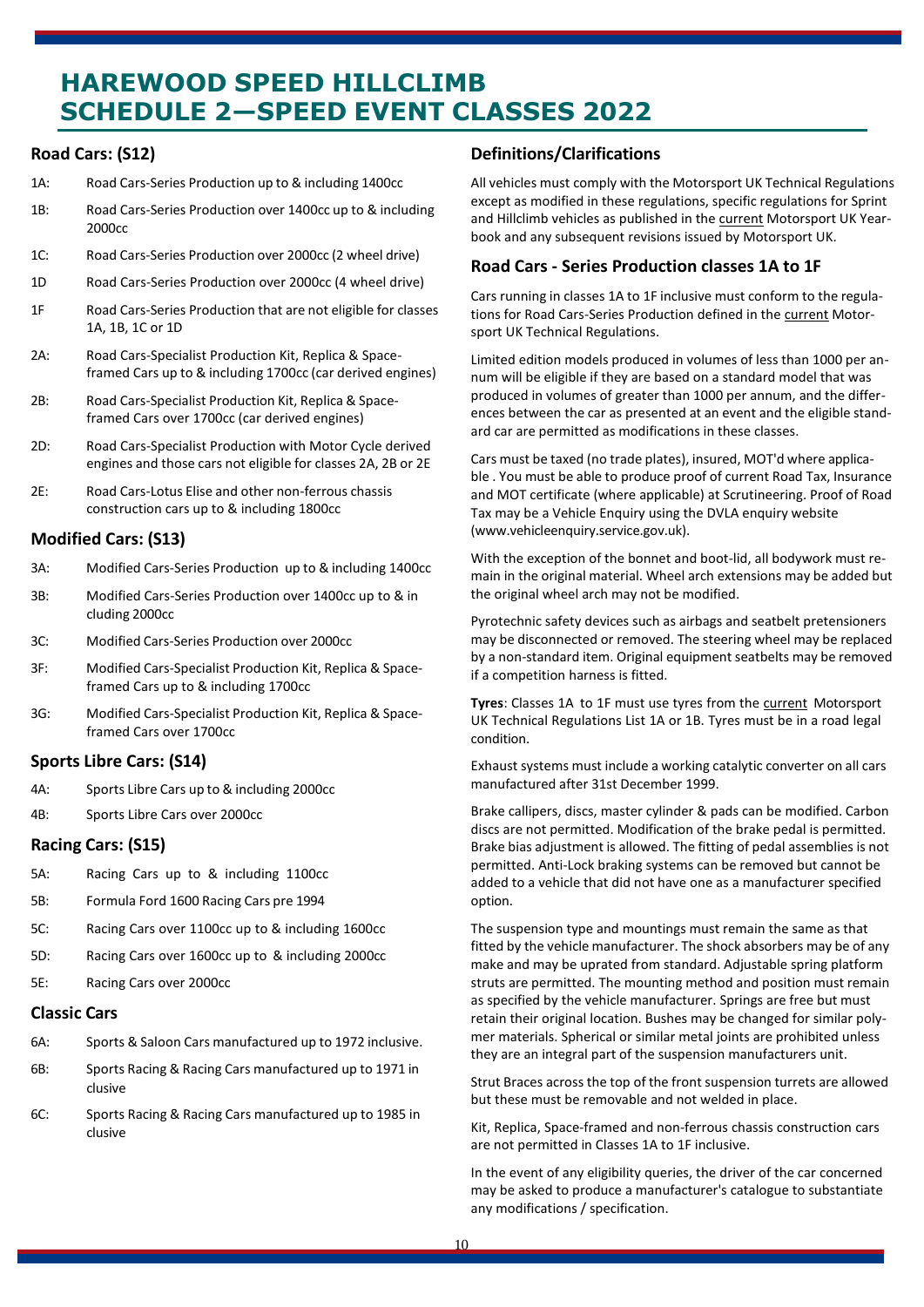#### **Road Cars-Specialist Production classes 2A to 2E**

Cars running in classes 2A to 2E inclusive must conform to the regulations for Road Cars-Specialist Production defined in the current Motorsport UK Technical Regulations.

Cars must be taxed (no trade plates), insured, MOT'd where applicable with documents available for inspection.

With the exception of the bonnet and boot-lid, all bodywork must remain in the original material. Wheel arch extensions may be added but the original wheel arch may not be modified. The air intake filter may protrude above the silhouette of the car to a maximum of 75mm. When the filter is removed, the silhouette must remain as standard. Exhaust systems are not considered to be part of the silhouette of the car.

Pyrotechnic safety devices such as airbags and seatbelt pretensioners may be disconnected or removed. The steering wheel may be replaced by a non-standard item. Original equipment seatbelts may be removed if a competition harness is fitted.

Cars competing in Class 2D & 2E must be totally based upon a standard production car.

The only permitted tyres within these classes are radial-ply tyres defined in the current Motorsport UK Technical Regulations List 1A or List 1B. Tyres must be in a road legal condition.

Exhaust systems must include a working catalytic converter on all cars manufactured after 31st December 1999, except where a vehicle does not require one in accordance with government legislation.

All cars must have an operational reverse gear.

Cars running in classes 1A to 2E inclusive must remain in totally road legal form at all times, with the exception of the requirement to display registration number plates.

#### **Modified Cars classes 3A to 3G**

Cars running in classes 3A to 3G inclusive must conform to the regulations for Modified Cars-Series Production and Modified Cars-Specialist Production defined in the current Motorsport UK Technical Regulations.

#### **Sports Libre Cars classes 4A and 4B**

Cars running in classes 4A and 4B must conform to the regulations for Sports Libre Cars defined in the current Motorsport UK Technical Regulations.

#### **Racing Car classes 5A to 5E**

Cars running in classes 5A to 5E inclusive must conform to the regulations for Racing Cars defined in the current Motorsport UK Technical Regulations.

#### **Formula Ford 1600 Racing Cars pre 1994 class 5B**

For all cars running in class 5B Formula Ford 1600 Racing Cars pre 1994, only the following tyres are permitted:

Avon ACB10 – Front tyres marked "Formula Ford" with the code 7317– rear tyres marked "Formula Ford" with the code 7319,or Avon ACB9— Front tyres marked "FF" with the code 7267, rear tyres marked "FF" with the code 7290.

Vehicles in class 5B must comply with Formula Ford 1600 Regulations. Cars must have been manufactured prior to 1st January 1994 to be eligible for this class.

#### **Classic Cars class 6A**

#### **Bodywork**

The original silhouette is to be retained from all angles, although aeroscreens are allowed and side windows may be removed on open cars. Original working headlights must be fitted.

#### **Engine**

Original engine type to be retained, internals are free. The original type of induction must be used. (e.g. Carburettors, although a different design may be used e.g.Webers instead of SU's). 'Original engine type (head and block)' means the same engine that was available from the factory in that body shape in period.

#### **Tyres**

Cars must run on Motorsport UK List 1A/1B/1C treaded tyres with a minimum profile of 60 (55 allowed for Minis) or Dunlop Historic L or M or Goodyear Bluestreaks.

#### **Classic Sports Racing & Racing Cars classes 6B and 6C**

To be eligible for class 6B (Sports Racing and Racing Cars up to 1971 inclusive), vehicles of monocoque construction and those with rear wings will be allowed provided they were standard on the car at the appropriate date. The use of slick tyres is prohibited. The type, size and tread of tyre must remain the same throughout the meeting. Post 1945 cars must run on treaded tyres which may be road tyres complying with the Motor Vehicles (Construction and Use) Regulations, or racing tyres as long as the latter have grooves in the tread pattern which must be lateral and circumferential and any 40mm diameter areas of the tyre must have grooves in at least 2 different directions, which themselves must have a minimum width of 3mm.

#### **GENERAL CONDITIONS OF ELIGIBILITY**

In all classes the capacity of a car will be the actual measured capacity except for cars with forced induction, where a factor of 1.4 will be applied.

All vehicles must be fitted with Timing Struts as laid down in the Motorsport UK Regulations. Competitors are reminded that under Motorsport UK Regulations, Timekeepers are forbidden to record a time for any car not fitted with a Timing Strut.

Each car may only be entered in its own correct category and capacity class.

Any vehicle that persistently backfires may be disqualified from the meeting.

#### **SCRUTINEERING**

Scrutineering will be divided into two sections. In addition to the normal examination for race worthiness, there will be separate random examinations for eligibility, these may take place during and after timed runs. When a new class record is set, a routine eligibility scrutineering of the vehicle concerned will be activated.

#### **WARNING**

The questions in the online entry system with regard to capacity, etc must be answered accurately. Any false statements discovered at scrutineering, or subsequently, will result in the disqualification of the competitor from the event concerned, and possibly, from subsequent events promoted by the Club.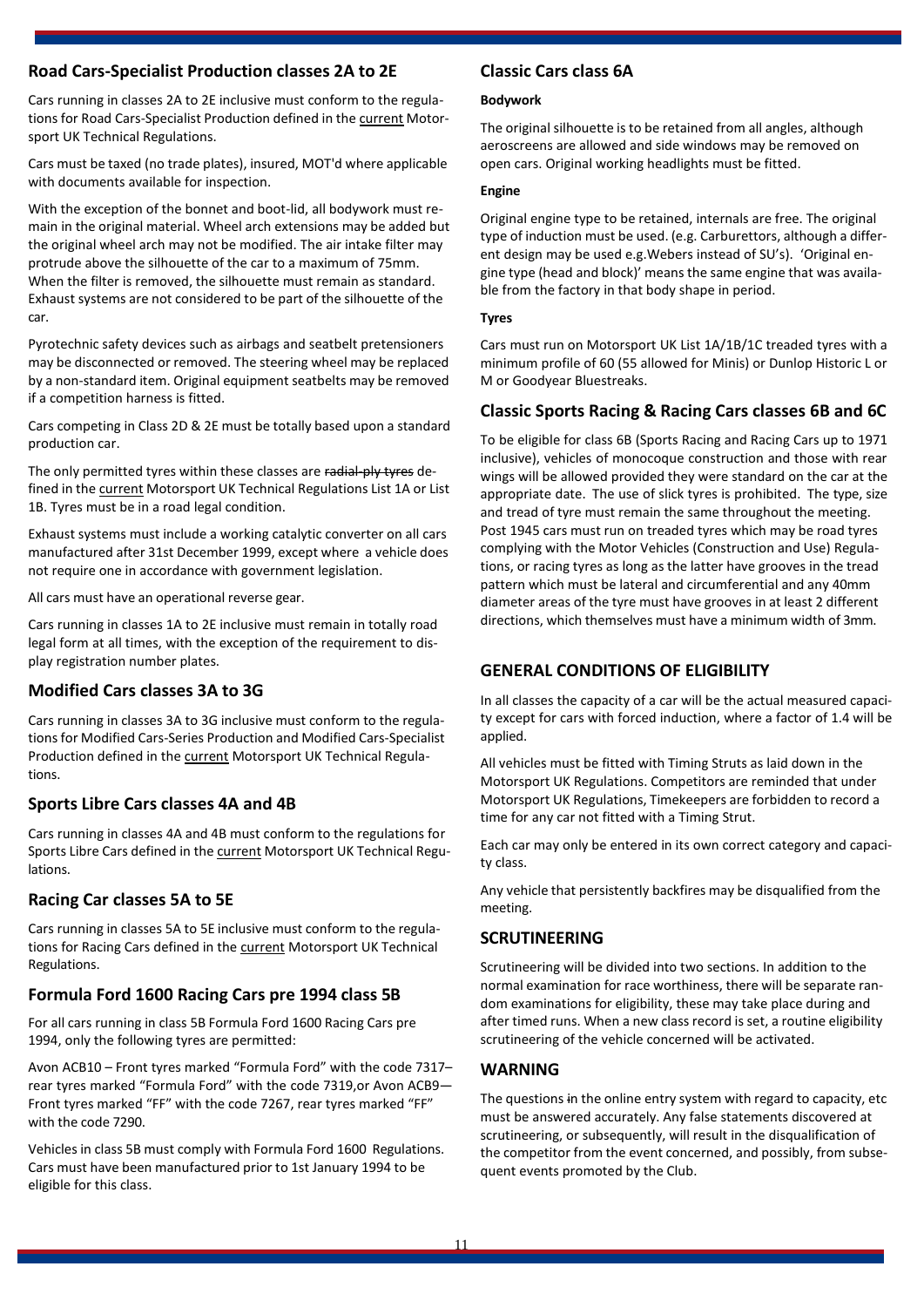# **HAREWOOD SPEED HILLCLIMB SCHEDULE 3—BARC (YORKSHIRE) ANNUAL AWARDS**

All competitor trophies listed, with the exception of the Yorkshire Post Trophy, are open to BARC (Yorkshire) members only.

#### **The Yorkshire Post Trophy**

Presented to the competitor making the fastest time of the season – open to all competitors.

#### **The Jack Farrar Trophy**

Presented to the competitor making the fastest time of the season by a BARC (Yorkshire) member resident in Yorkshire.

#### **The Babra Trophy**

Presented to the lady BARC (Yorkshire) member competitor making the fastest time of the season.

#### **Brownlow Peabody Trophy**

Presented to the BARC (Yorkshire) member running in classes 1A- 1B-1C in a 2 wheel drive car who, over the season, scores the most marks on the Bogey Time improvement scoring system without dropping marks. .

#### **The Richard Sutherland Trophy**

Presented to the BARC (Yorkshire) member running in classes 1A- 1B 1D in a 4 wheel drive car who, over the season, scores the most marks on the Bogey Time improvement scoring system without dropping marks.

#### **The Total Trophy**

Presented to the BARC (Yorkshire) member running in classes 2A-2B who, over the season, scores the most marks on the Bogey Time improvement scoring system without dropping marks.

#### **The Appleyard Group Trophy**

Presented to the BARC (Yorkshire) member running in classes 2D- 2E who, over the season, scores the most marks on the Bogey Time improvement scoring system without dropping marks.

#### **The Wallace Arnold Trophy**

Presented to the BARC (Yorkshire) member running in classes 3A- 3B-3C who, over the season, scores the most marks on the Bogey Time improvement scoring system without dropping marks.

#### **The Wendy Wools Trophy**

Presented to the BARC (Yorkshire) member running in classes 3F-3G who, over the season, scores the most marks on the Bogey Time improvement scoring system without dropping marks. .

#### **The Arnold Burton Trophy**

Presented to the BARC (Yorkshire) member running in classes 4A and 4B who, over the season, scores the most marks on the Bogey Time improvement scoring system without dropping marks.

#### **The Ford Woodhead Trophy**

Presented to the BARC (Yorkshire) member running in class 5B who, over the season, scores the most marks on the Bogey Time improvement scoring system without dropping marks.

#### **The Guyson Sandblast Trophy**

Presented to the BARC (Yorkshire) member running in classes 5A- 5C-5D-5E who, over the season, scores the most marks on the Bogey Time improvement scoring system without dropping marks.

#### **The Ken Lee Trophy**

Presented to the BARC (Yorkshire) member running in classes 6A– 6B-6C who, over the season, scores the most marks on the Bogey Time improvement scoring system without dropping marks.

#### **Chippy-Iola Vase**

Presented to the BARC (Yorkshire) member winning the 'Harewood Seniors challenge'

Full details of the Bogey Time improvement scoring system used in calculation of some of the awards above are given in the *Regulations for the BARC Harewood Speed Hillclimb Championship set out in this booklet.*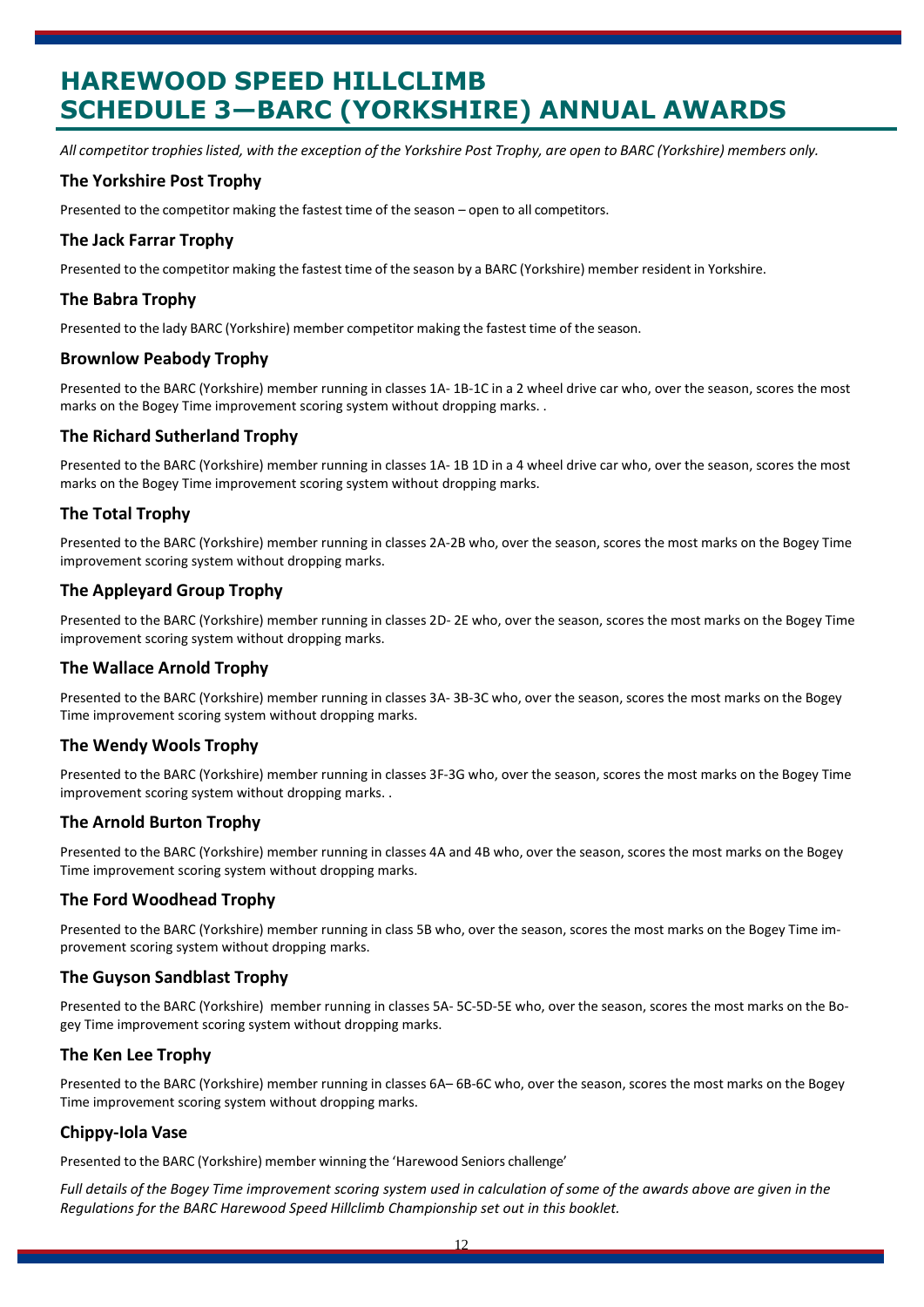#### **Scrutineers Award**

Presented at the discretion of the Motorsport UK Scrutineers to the competitor who, in their opinion, regularly presents the best turned out car for scrutineering.

#### **The John Bindloss Trophy**

Awarded by BARC (Yorkshire) Committee to the new competitor who has shown the greatest promise, or the established competitor who not having been a regular winner, shows the greatest improvement.

#### **The Tim deDombal Trophy**

Awarded by BARC (Yorkshire) Committee to the Marshal or Official who hasshown the greatest dedication to duty during the season.

#### **The Ronald Hudson Trophy**

Awarded by BARC (Yorkshire) Committee to the Marshal who hasshown the greatest dedication to duty during the season.

#### **The Philpot Trophy**

Awarded by BARC (Yorkshire) Committee to the Marshal who has performed some task over and above the call of duty.

#### **The Tommy Wise Trophy**

Awarded by BARC (Yorkshire) Committee for Service to Harewood

#### **The Derek Clark Trophy**

Awarded by BARC (Yorkshire) Committee for Service to Harewood.

#### **CHAMPIONSHIP TROPHIES**

#### **The Glenn Garnett Trophy**

Awarded to the winner of the BARC Harewood Speed Hillclimb Championship

#### **The Wilson Trophy**

Awarded to the winner of the BARC Harewood Speed Hillclimb FTD Award Series

#### **The Andreason Trophy**

Awarded to the highest placed lady in the BARC Harewood Speed Hillclimb Championship